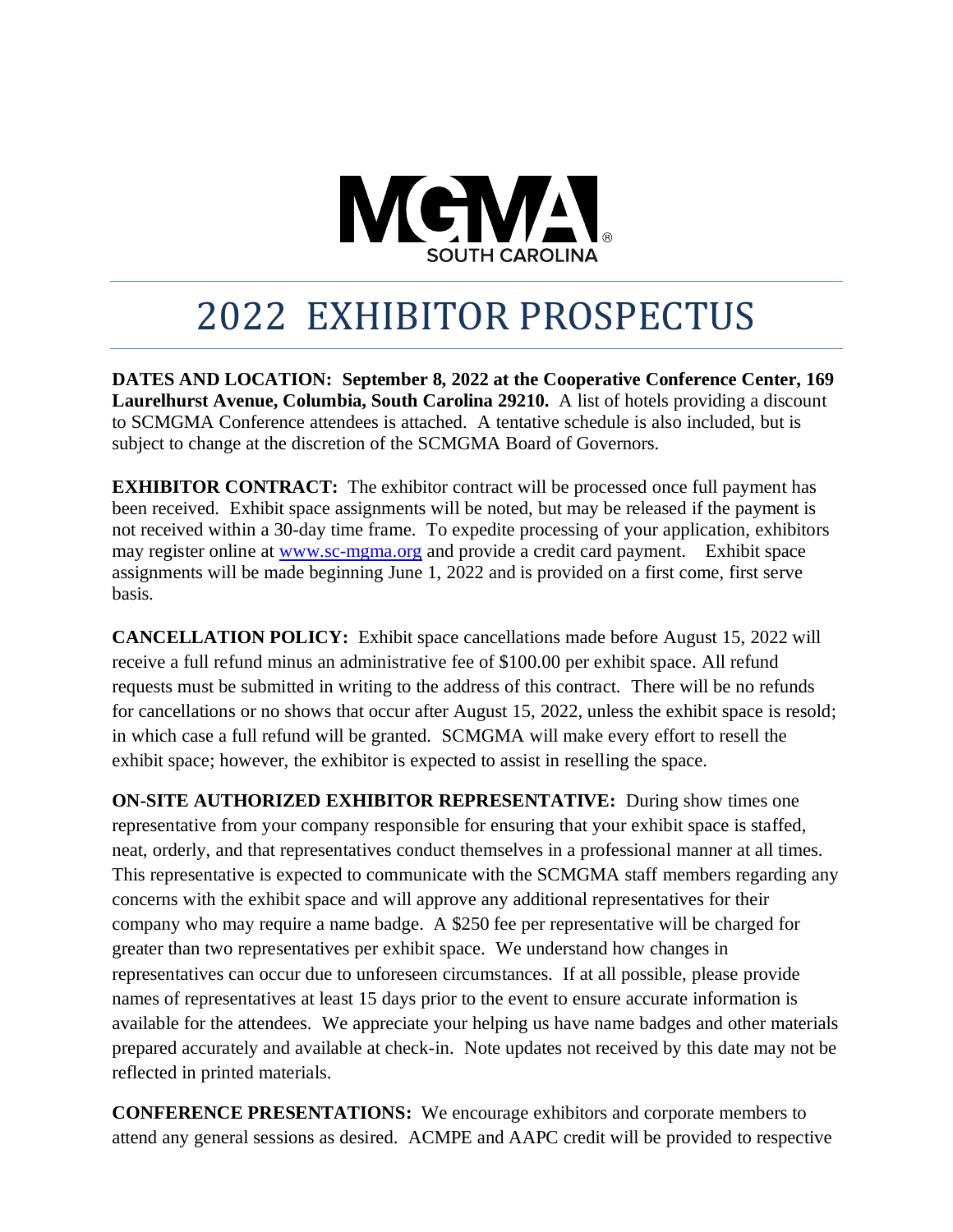attendees. Platinum and Gold Corporate Members may be asked to assist with introduction of speakers.

**PROMOTIONAL OPPORTUNITIES**: SCMGMA will recognize exhibitors and sponsors in the following ways:

- (1) Logos of corporate members will be posted on the SCMGMA website;
- (2) Exhibitors will be displayed on a poster during the conference;
- (3) Exhibitor contact information is provided to all attendees;
- (4) Exhibitors and corporate members will be recognized during the Thursday luncheon;
- (5) Exhibitors will be listed on the SCMGMA Facebook page;
- (6) Exhibitors names and company information is listed on the bingo card that the attendee will present to the exhibitor for initialing;
- (7) Exhibitors providing door prizes will be given 5 minutes to introduce themselves, their prize, and recognize their winner (door prize guidelines apply);
- (8) An e-blast will be sent to all attendees prior to the event with confirmed exhibitor contact information included.

**EXHIBITOR SET UP/BREAKDOWN:** Exhibitors may set up Wednesday afternoon between 2:00 – 5:00 PM or Thursday morning, September 8 at 7:15 a.m. Exhibitors must check-in with the SCMGMA staff in order to obtain their registration materials. Staff will be present in the exhibit hall during set up hours. Breakdown is Thursday at the end of the day following the champagne toast to our exhibitors.

**EXHIBITOR DATES AND HOURS:** Exhibitors may keep their exhibit space open all day. However**,** exhibitors are expected to be in attendance at their exhibit space during the prime exhibit hours as listed on the itinerary below.

## **Thursday, Setember 8, 2022**

## **SCMGMA FALL FORUM SEPTEMBER 8 COOPERATIVE CONFERENCE CENTER - COLUMBIA SC**

| 7:30 - 8:30 AM           | <b>Registration and Visiting Exhibitors</b>                                                       |
|--------------------------|---------------------------------------------------------------------------------------------------|
| $8:30 - 8:45$ AM         | Opening Remarks - Renee Alexander MHRD, Governor<br><b>General Session I - New SCMA President</b> |
| $8:45 - 10:00$ AM        | Dr. Christopher Yeakel                                                                            |
| 10:00 - 10:30 AM         | <b>Break with Exhibitors</b>                                                                      |
|                          | General Session II - TBD -                                                                        |
| 10:30 - 11:45 AM         | National MGMA - HR                                                                                |
| $12:00 - 1:00$ PM        | Lunch with Exhibitors                                                                             |
|                          | General Session III - Dana                                                                        |
|                          | Carnaggio, Palmetto                                                                               |
| $1:00 - 2:00$ PM         | GBA/Medicare                                                                                      |
| $2:00 - 2:30$ PM         | <b>Break with Exhibitors</b>                                                                      |
| $2:30 - 4:00 \text{ PM}$ | General Session IV/Healthcare Panel                                                               |
|                          | Champagne Toast/Door                                                                              |
| $4:00$ PM                | Prizes                                                                                            |
|                          |                                                                                                   |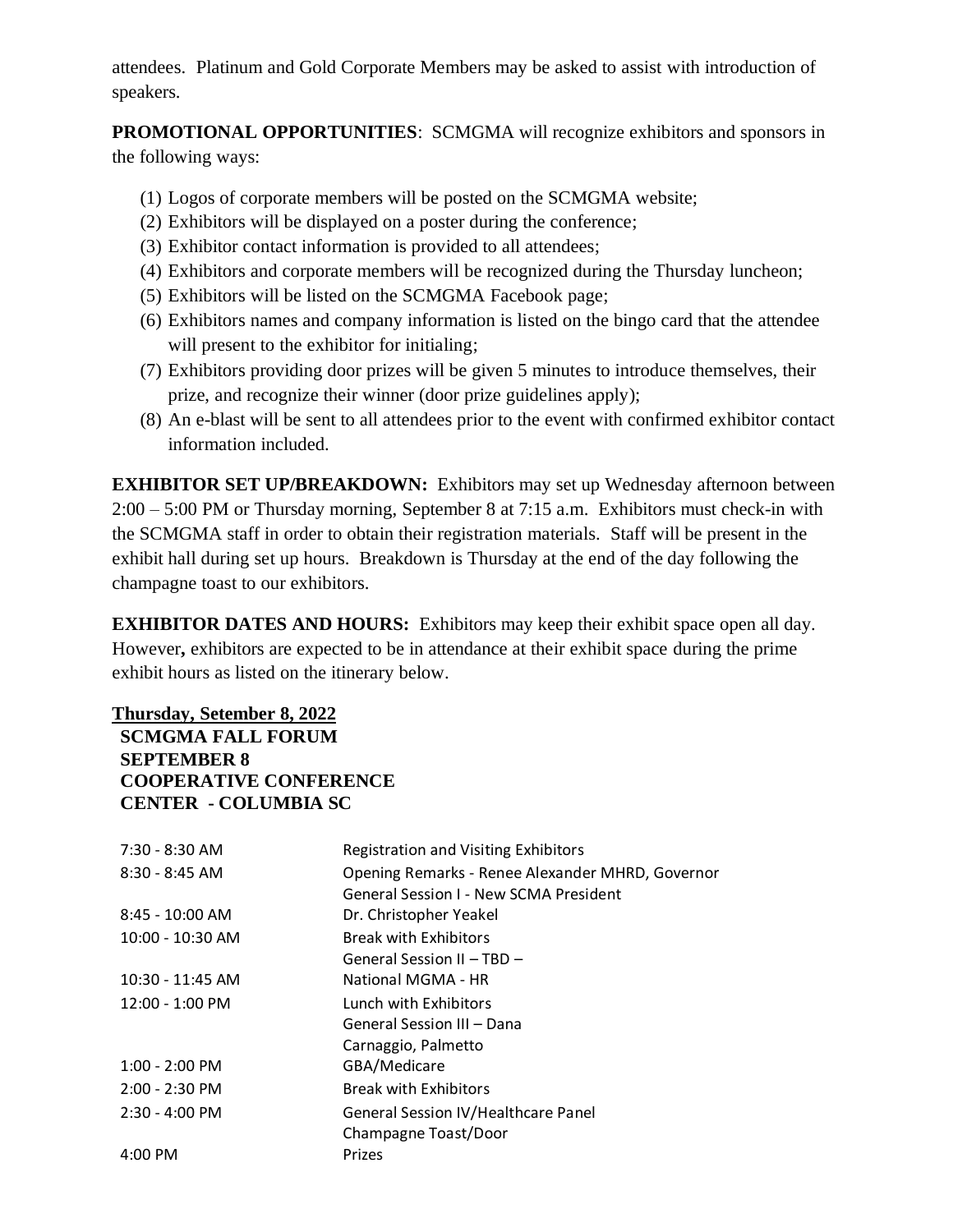**\*REMEMBER TO MAKE ARRANGEMENTS FOR YOUR BOOTH TO BE PICKED UP FROM THE HOTEL AT THE END OF THE SHOW!** SCMGMA is not responsible for booths left at the end of the conference.

**SECURITY:** SCMGMA will not be responsible exhibit material left behind or for valuables left unattended at your exhibit space.

**REGISTRATION MATERIALS**: Registration packets will include (a) name badges; (b) conference program; (c) attendee list; (d) appropriate sponsor ribbons; (e) door prize policy; and exhibitor guidelines.

**CONFERENCE SURVEYS**: A link via survey monkey will be sent to all attendees and exhibitors at the conclusion of the conference. We encourage completion of this survey with your honest and feedback.

**ATTENDEE LISTS:** A pre-conference attendee mailing list, which will be incomplete, will be emailed to exhibitors during the month of August. An updated list will be provided in your registration packet on site. Often, attendees may register at the event, and so, approximately one month following the conference all exhibitors who attended the conference will receive an updated list that will include all on-site registrants. These lists will include mailing addresses and email addresses of all participants.

**HOTEL ACCOMMODATIONS:** The following hotels will provide a discount to all SCMGMA Fall Forum attendees. Be sure to register early to confirm your room.

*Hampton Inn – 803-749-6899 Aloft – 803-407-6166 Residence Inn – 803-749-7575*

**DOOR PRIZES:** Thank you for providing door prizes. These should be of at least a \$25.00 value. We will draw for door prizes on Thursday afternoon during the Exhibitor Champagne Toast. Winners names will be drawn from the attendee business cards that you have collected during the breaks from those who visited your exhibit space. Pre-drawn cards are not accepted. You may draw your winner from your collection of cards while you are at the stage in front of all attendees. In the event the person whose name drawn has already won a door prize, then a second business card will be drawn, as our attendees respect the right to receive only one door prize. Attendees must be present to win. **Individual special drawings will only be allowed with prior approval from the conference committee and announced earlier in the day**.

**OUTSIDE ACTIVITIES:** Should your company choose to arrange a special event for SCMGMA attendees, this must be approved ahead of time by the SCMGMA Board, and must conflict with other SCMGMA activities previously planned. Please consider helping SCMGMA by sponsoring an item from the sponsorship list included at the end of the contract. Contact Cindy Ott at 803-387-7864 to discuss your ideas.

**SPACE ASSIGNMENT:** SCMGMA will make every effort to provide your first choice of location and not place you near a competitor. However, in the event you are not pleased with your location, the exhibitor committee will make every effort to relocate your space provided a vacant space is available. This does not apply to any exhibitor who may register after required deadlines or on-site. Corporate members who have pre-paid their annual sponsorship by June 1, 2022 will be given first choice of exhibit space locations. After that date, all exhibit spaces will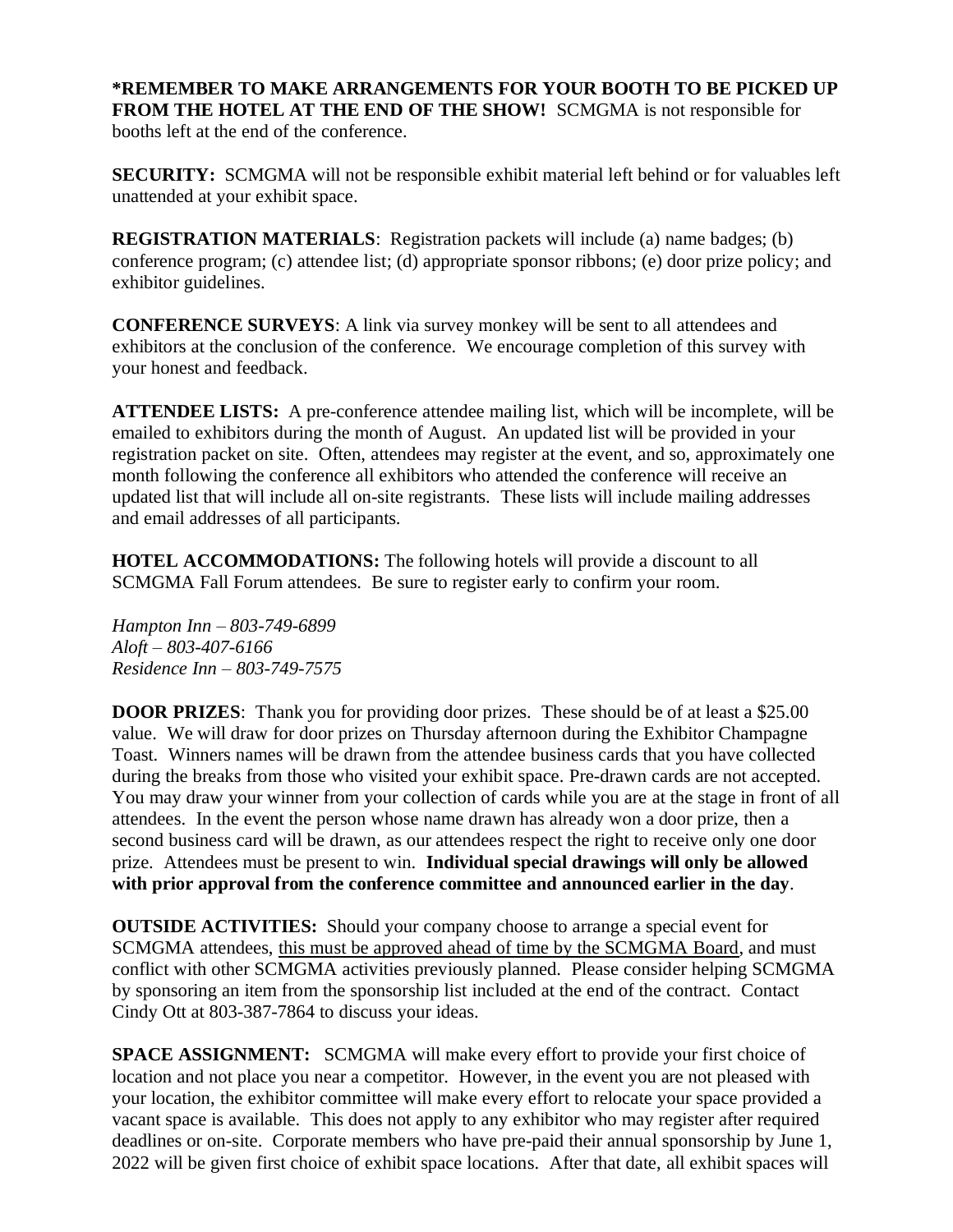be assigned on a first come, first served basis. If space is available, exhibitors included on a waiting list may register after the cut-off date or on site based on potential "no shows," but neither space nor location are guaranteed.

**EXHIBIT SPACE DESCRIPTION:** Exhibit space is 10' X 6' and comes with one 6 foot. table, a sign bearing your company name, sponsor signage based on level of sponsorship (i.e. platinum, gold, silver, or bronze); pipe and drape; and two chairs. Platinum and Gold members will receive two tables. Note the designated locations marked B, C, D,  $\&$  E are for platinum and gold members. Additional items/services may be purchased from our drayage company, Blue Chip Expo, Inc., 118B Mathews Drive, Hilton Head Island SC 29928. Phone: (843)618-4545. FAX: (843)689-5959. They have provided a link on our website at [www.scmgma.com](http://www.scmgma.com/) under the News and Events banner where you may order shipping, decorating, and other services. Let me know if there is something you need that may not be easily identified.

**WIRELESS INTERNET:** Complimentary internet access is provided by the CCC and is intended for casual, occasional use. WiFi may be subject to periodic monitoring to ensure the safety of the equipment, employees, data, and intellectual property of the CCC. Certain traffic may also be blocked at the discretion of the CCC staff in order to maintain the security and availability of the WiFi service. WiFi speed may be impacted during times of heavy usage and CCC nor SCMGMA cannot guarantee availability of nay level of bandwidth. If the exhibitor prefers, a hardwire connection can be provided for a minimal additional fee when order prior to the event.

**MGMA AND SCMGMA LOGO USAGE**: Any corporate member or exhibitor who wishes to use the logo on any of their printed material must provide a copy of the material to be printed for approval. Email a copy of your design to cindyott63@gmail.com to arrange for your material to be reviewed and approved.

**YOUR COMPANY LOGO.** Those who join as corporate members may have their logo displayed on our website. Please email this to Cindy Ott at cindyott63@gmail.com.

**FORCE MAJEURE OR CANCELLATION OF THE SHOW:** Neither party shall be responsible for failure to perform this contract if circumstances beyond their control, including, but not limited to acts of God, terrorism, pandemics, shortage of commodities or supplies to be furnished by the Hotel, governmental authority, or war in the United States make it illegal or impossible for the hotel to hold the event. This also includes a South Carolina declaration issuing a mandatory evacuation for any reason.

**AMERICANS WITH DISABILITIES ACT:** The exhibiting company shall be responsible for making its exhibit accessible to persons with disabilities as required by the Americans with Disabilities Act, and shall hold the SCMGMA harmless from any consequences of the exhibiting company's failure in this regard.

**SPONSORSHIP OPPORTUNITIES**: There are numerous opportunities for sponsorship. Please contact Cindy Ott at 803-387-7864 or [cindyott63@gmail.com](mailto:cindyott63@gmail.com) or Selena Alexander at 864-238-0470 or [slinkya1951@gmail.com,](mailto:slinkya1951@gmail.com) if you wish to sponsor an item or event. The following may be an incomplete list, and if you have a suggestion that is not listed, please let us know about your idea. Some events require multiple sponsors.

**Sponsor Opportunities (cost reflects price per sponsor)** Thursday luncheon \$2000 each Sponsor a Speaker's Expenses \$500 each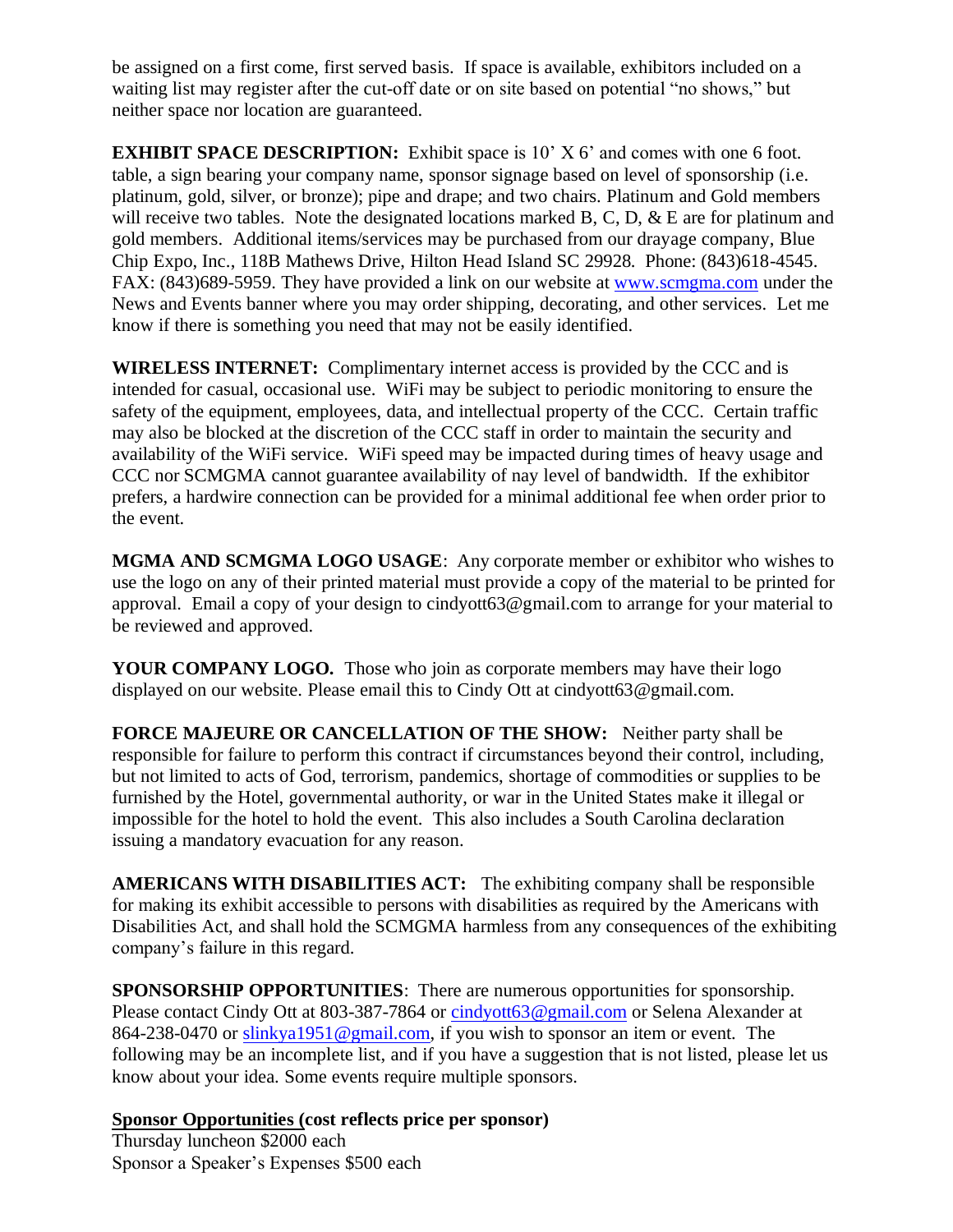Thursday Breakfast sponsor \$1000 each Name badge Holders \$800 Conference Bags \$2000 Thursday Exhibitor Champagne Toast Sponsor - \$1000 Program/Poster printing sponsor \$1000

Got an idea? Call Cindy at 803-387-7864 to discuss.

# **Please include your sponsorship amount on the invoice in the designated location.**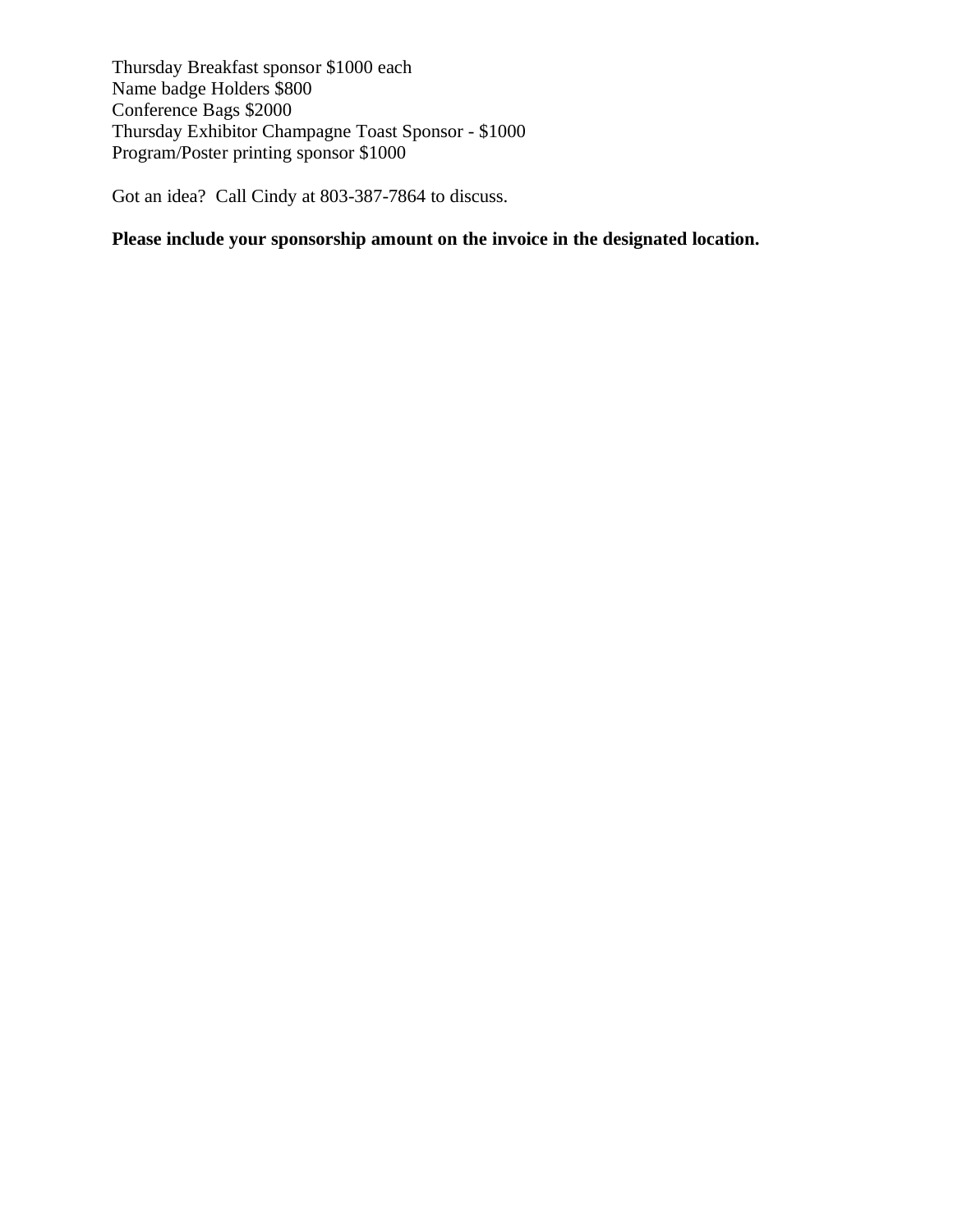

## **EXHIBITOR INVOICE Your Company's Contact Information**

| Brief Description of your product or service (31 words or less): |
|------------------------------------------------------------------|
|                                                                  |
|                                                                  |

#### **Exhibit space Selection (Refer to the attached diagram)**

| $1st$ Choice:                            | $2nd$ Choice: | 3 <sup>rd</sup> Choice: |
|------------------------------------------|---------------|-------------------------|
| Company You Wish Not To be Located Near: |               |                         |
| <b>Special Requirements</b>              |               |                         |
| Special requests:                        |               |                         |

### Who Will Be Working Your Exhibit Space?

\*Please print all names clearly. Apply \$250.00 for each representative above two (2). Be sure to include all requested information as this will be provided to our attendees.

|                    |                                                                              | Phone: 2008 Phone: 2008 Phone: 2008 Phone: 2008 Phone: 2008 Phone: 2008 Phone: 2008 Phone: 2008 Phone: 2008 Phone: 2008 Phone: 2008 Phone: 2008 Phone: 2008 Phone: 2008 Phone: 2008 Phone: 2008 Phone: 2008 Phone: 2008 Phone: |
|--------------------|------------------------------------------------------------------------------|--------------------------------------------------------------------------------------------------------------------------------------------------------------------------------------------------------------------------------|
|                    |                                                                              |                                                                                                                                                                                                                                |
|                    |                                                                              |                                                                                                                                                                                                                                |
|                    | Email:                                                                       |                                                                                                                                                                                                                                |
|                    |                                                                              | Additional \$250                                                                                                                                                                                                               |
|                    | Phone: $\frac{1}{\sqrt{1-\frac{1}{2}} \cdot \frac{1}{\sqrt{1-\frac{1}{2}}}}$ |                                                                                                                                                                                                                                |
| Email:____________ |                                                                              | Additional \$250                                                                                                                                                                                                               |